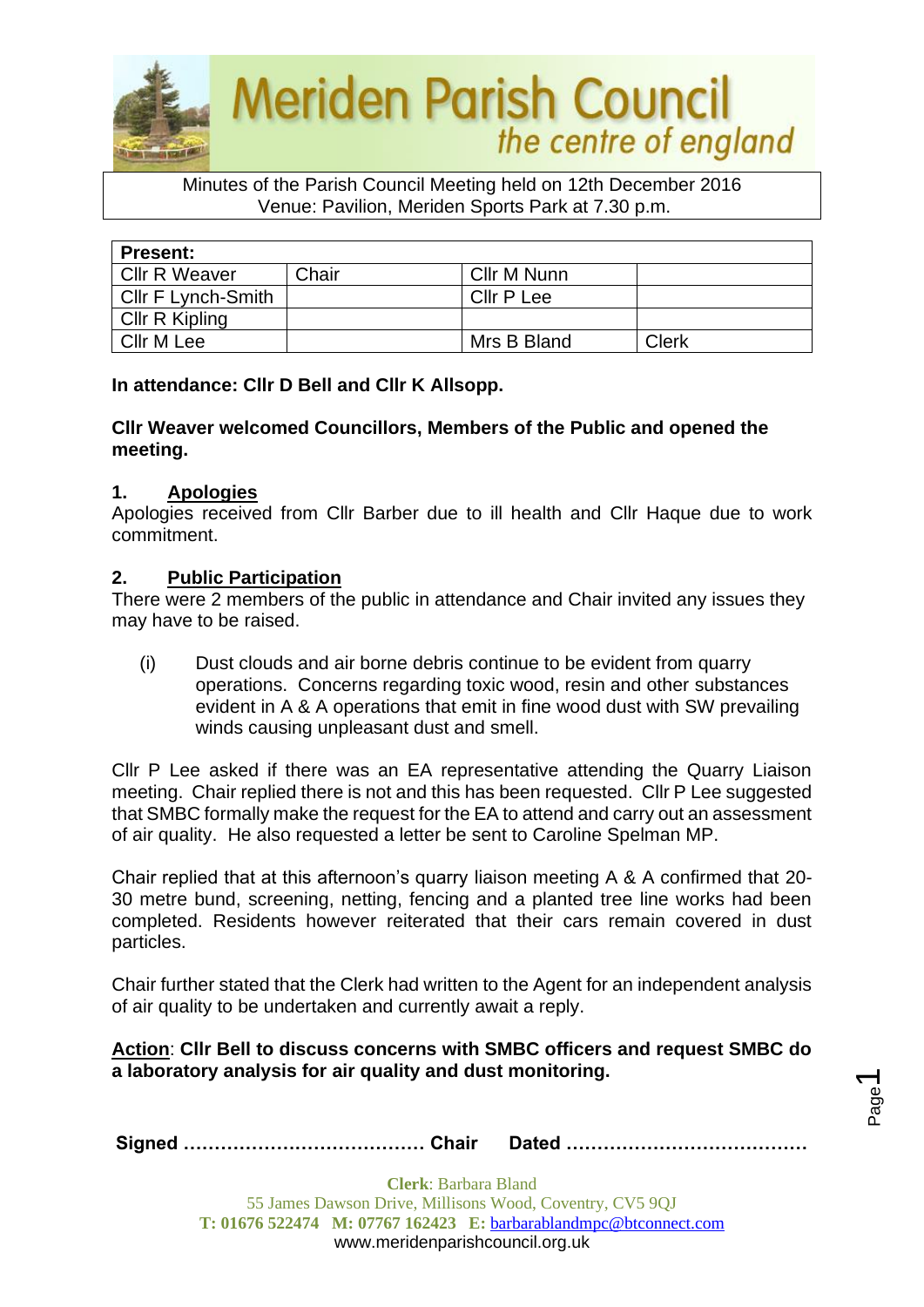

(ii) Disturbance and annoyance due to the pylon drilling was raised. This has been widely raised with Beechwood and their contractor, Larch Group, undertaking the drilling works. Due to the instability of ground, prior to development commencing a number of pylons have been erected into the old landfill to stabilise. The Parish Council have liaised with the contractor and updated information has been provided on the PC website and to the Meriden Watch site. It is anticipated pylon works will be completed by 19<sup>th</sup> December. Additional concerns were raised regarding the operation burning wood pallets and later the composting of green/food waste.

Chair confirmed there has been public meetings when residents had the opportunity to question Beechwood and see the plans and scale of proposed below ground operation. As part of the licensing conditions all activity will be closely monitored.

(iii) Morrison Park Homes has resurrected previous planning applications with the latest submission for another Park Home to be sited on the existing car park. This will decrease the number of parking spaces and reduce the openness of the visual design of the site. The PC was asked for their support in objecting to this latest application. Additionally there is concern regarding an area (Berkswell Road entrance) of "dangerous and untidy" storage. Currently this area is being used for "dumping" unwanted items including building materials and gas bottles.

**Action: Cllr Kipling will respond to planning application objecting on grounds of greenbelt development. Cllr Allsopp will talk to SMBC environmental officers regarding gas bottles in a public area. Cllr Allsopp to discuss with SMBC planning officers responsibility to keep fire service access clear and also request a fire service visit regarding review of gas bottle storage.**

### **3. Declarations of Interest**

3a To declare any personal interests in items on the agenda and their nature. Nothing to declare.

3b To declare any prejudicial interests in items on the agenda and their nature Nothing to declare.

## **4. Minutes**

The minutes of the Parish Council meeting held on 21<sup>st</sup> November 2016, circulated prior to meeting, were considered.

Cllr M Lee requested an amendment be made to item 12.1(i) Neighbourhood Planning Update first sentence as follows:-

Page  $\boldsymbol{\sim}$ 

|--|--|--|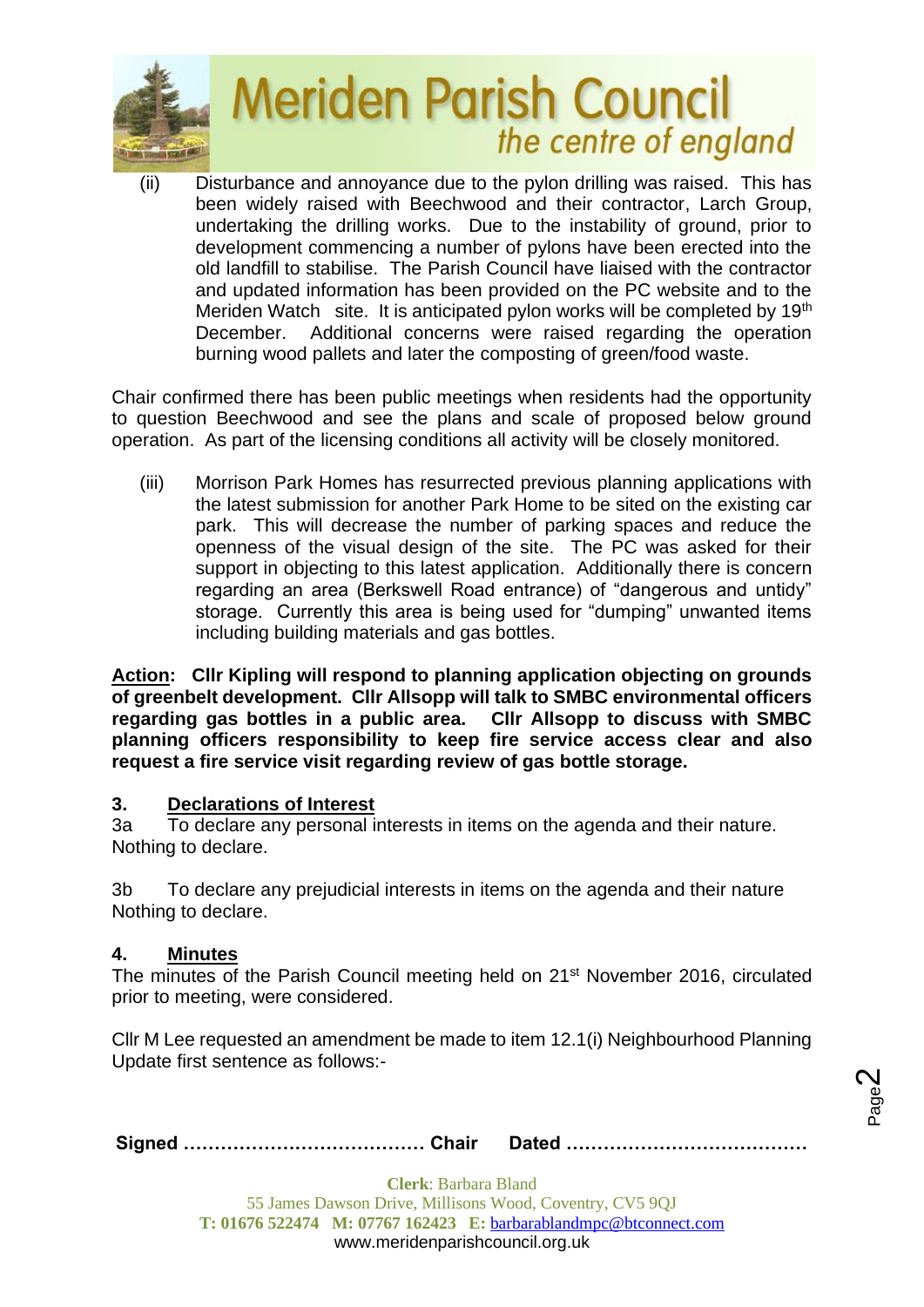

*Cllr Weaver advised that the Neighbourhood Plan Survey and Straw Poll results from the open day, which our planning consultant helped us with, influenced SMBC's decision making process regarding Meriden's identified sites.*

Members approved the minutes for accuracy with the amendment as above.

**IT WAS RESOLVED** Cllr Kipling proposed acceptance of the minutes of Parish Council meeting held on 21st November 2016, seconded by Cllr Nunn.

## **5. Finance**

5.1 Approve December Payments

The clerk circulated December payments for consideration and approval.

(i) Meriden Parish Council December payments £3,606.44.

**IT WAS RESOLVED** Cllr Kipling proposed approval of Meriden Parish Council December payments of £3,606.44 seconded by Cllr Nunn.

(ii) Chair advised that the cash flow issues surrounding Meriden Sports Park had now been resolved with the assistance of SMBC who have loaned funds to the Sports Park for the purposes of meeting contractor costs to end of this financial year. The guarantor for the loan is the Parish Council precept. Member were previously asked to consider this option and give their in principle approval to this arrangement if successful. Members are now asked for their formal acceptance of this short term loan arrangement to be repaid no later than 31<sup>st</sup> March 2017.

**IT WAS RESOLVED** Cllr Kipling proposed approval of Meriden Sports Park loan arrangement with SMBC which was seconded by Cllr R Weaver.

(iii) Meriden Sports Park December payments £3,988.92.

**IT WAS RESOLVED** Cllr P Lee proposed approval of Meriden Sports Park December payments of £3,988.92 seconded by Cllr Weaver.

5.2 Grant Thornton Audit/Annual Return 2015-16

The technical issues continue to be worked through and solutions found with SMBC. SMBC are of the view that the transfer was made correctly and it is the audit trail that requires formalisation. In this instance SMBC are seeking Counsel Opinion to absolve the Parish Council of the issues raised regarding the transfer of funds to Meriden Sport & Recreation Trust. Discussion continues with the Trustees regarding their responsibilities and duties under Charity Commission guidance. SMBC is assisting with legal help to find a resolution. The Chair and Clerk will meet with Andrew Kinsey again tomorrow, 13<sup>th</sup> December at 3.30pm.

**Action: Cllrs Weaver, Nunn and the clerk will meet with Andrew Kinsey on 13th December who will update on Counsel Legal Opinion.** 

Page ო

**Signed ………………………………… Chair Dated …………………………………**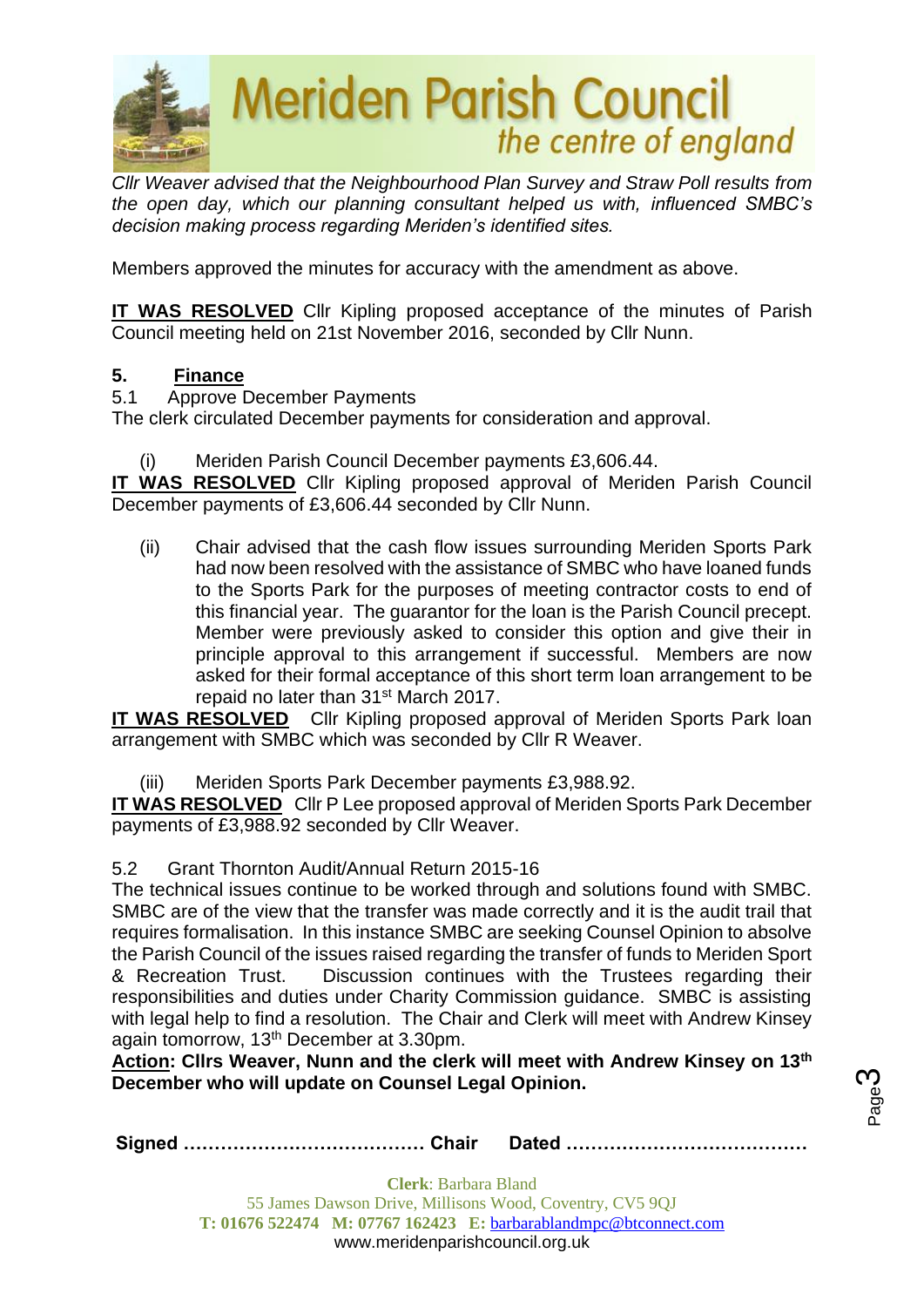

Chair advised that the CEO of Edge Finance Systems is not responding to recent emails regarding the outstanding amount to be reconciled prior to sending letter to Grant Thornton. Exploration of an alternative system i.e. SAGE/Rialto is currently under review. Quarterly checks have also not been undertaken and there is outstanding items from October's meeting.

## **Action: Clerk to write to Chris Edge; review of finance package to be undertaken with a view to alternative finance support.**

5.3 Freehold transfer of Sports Park and VAT

Chair reported that there is no VAT liability to the Parish Council. This has been resolved by SMBC and confirmed accordingly. An update will be provided once the above meetings have been concluded. Cllr Weaver reiterated no freehold transfer will be accepted until the matter of technical issues is concluded with SMBC.

**Action**: **Clerk and Cllr Weaver to work with SMBC to conclude the matter.**

5.4 New Financial Regulations/Audit/Transparency/Policies

The clerk advises this remains a work in progress.

### **Action: Finance committee defer to next meeting.**

### **6. Progress Reports**

6.1 Village Hall Management Committee Cllr Lynch Smith reported all is going well. The next film night is January showing Breakfast at Tiffany's at £5 per ticket.

6.2 War Memorials

Nothing to report.

6.3 Meriden Pool Nothing to report.

6.4 Allotments Nothing to report.

6.5 Footpaths/Forum Nothing to report.

### 6.6 Quarries Liaison Group

Chair reported many complaints regarding the mud on Birmingham Road. This was raised with operators at today's meeting. Following discussion and in light of recent accidents on Cornets End Lane, Harworth Estate is organising an operators meeting for January to identify and find a solution to this ongoing problem. There is a rota for sweepers to cleanse highway; also wheel washers to be operational, currently the one at the entrance to A & A has a broken pipe. Both Paul Tovey and David Wigfield were present and party to the discussion.

**Signed ………………………………… Chair Dated …………………………………**

Page 4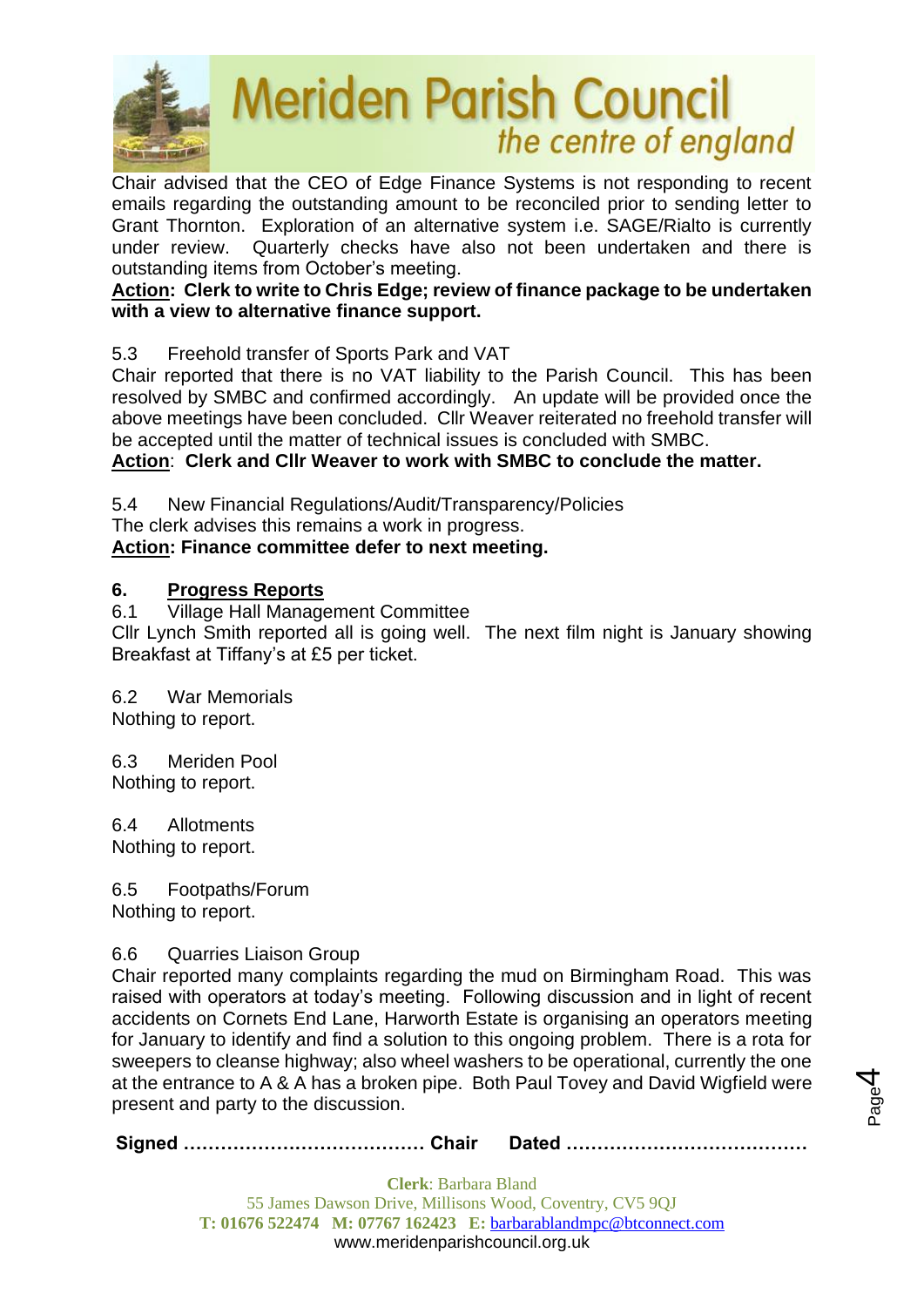

A request was made for a central point to be established to receive resident complaints which will ease the burden of the Clerk.

**Action:** The clerk to continue monitoring and fielding complaints to operators.

6.7 Solihull Area Committee

Nothing to report.

## 6.8 Tree Wardens & TPO List

Cllr Lynch-Smith advised that the new tree warden will be attending monthly Tree Warden meetings starting after Christmas.

## **Action: Cllr Lynch-Smith to monitor, advice and update Members accordingly.**

### 6.9 Community Surgeries

Community Surgery hosted by Clerk and Bruce Brant, Neighbourhood Co-ordinator on 5<sup>th</sup> December 2016, with Cllrs Weaver and Barber attending.

A general catch up of actions and outstanding items from previous surgeries included:-

- Update of SMBC proposed reorganisation of services.
- Priorities for 2017-18 as follows:-
	- (i) Vulnerable victims of crime
	- (ii) Domestic abuse service improvements
	- (iii) Reduce public place violence particular around town centres
	- (iv) Reduce burglary currently no priority for rural communities
- Meriden Watch to link into Community Neighbourhood team.
- PCs Harrison and Timmons now relocated to new base in Chelmsley Wood.
- Regular meetings with Bruce Brant, Police, Solihull Community Housing and Housing Associations.
- Vandalism or groups of youths keep Neighbourhood team informed: prevention v. target setting.
- Explored shared costs of enforcement officer between local PCs; funding request.
- Explored parking permits for centre village parking and further restrictions to the Green.
- Reviewed highways evidence for February Cabinet meeting; unrealistic to meet 31 December deadline therefore extend time line.

Residents' concerns raised included:-

- Increased dust/air borne particles sample provided for analysis. Quarry meeting on 12<sup>th</sup> December and this will be raised.
- Increased dog fouling in Millison's Wood. Signs provided for lamp posts.

Action: The clerk to liaise with SMBC officers and Neighbourhood Co-ordinator. Consideration to be given to appointment only sessions at pre-arranged times to eliminate unnecessary time when there is no take up by residents.

**Signed ………………………………… Chair Dated …………………………………**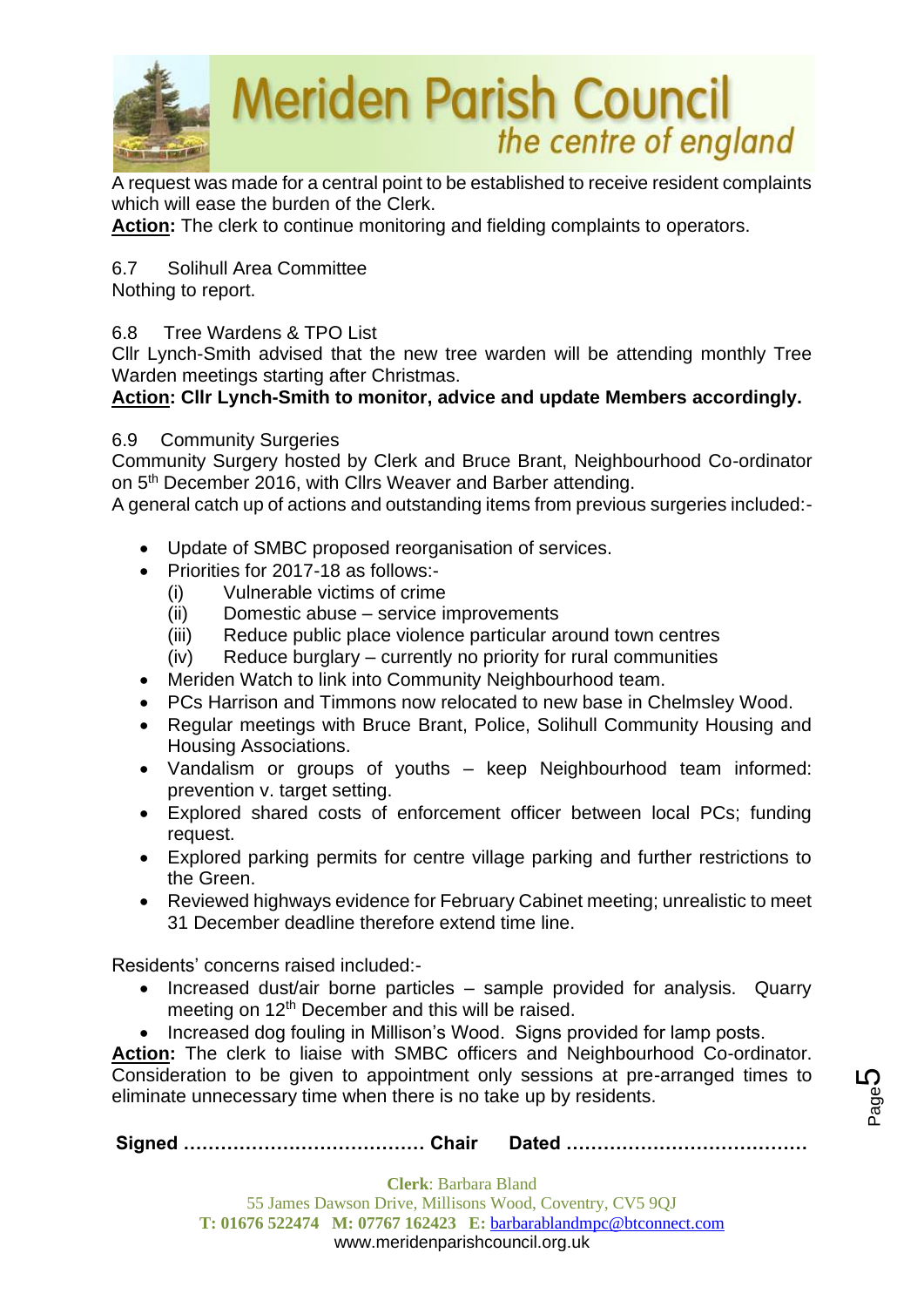

6.10 Community Speed Watch The speed watch will be undertaken in January 2017.

## 6.11 HS2

Chair reported that Paul Tovey raised with Quarry Operators today, the need to have information on HGV movements for a 5, 10 and 15 year operational plan. There will be designated routing arrangements with HS2L contractors however existing routing agreements are being looked at by SMBC to ensure effective and efficient road movements along designated routes are maintained with the increase in HS2L traffic. **Action: All operators will provide relevant information on lorry movements to Paul Tovey.**

6.12 Meriden Sports Park (quarterly summary only)

The next Directors meeting is 14/12/16 @ 7pm Pavilion, Meriden Sports Park. The next summary report will be provided for January's meeting.

## **7. Clerk's Report**

The Clerk had circulated update prior to meeting advising of actions that are reflected in agenda items. Members had no questions.

## **8. District and Ward Councillor Reports**

Nothing to report.

## **9. Correspondence & Communication**

Chair advised the following:-

- Warwickshire County Council public consultation to 3<sup>rd</sup> February 2017 regarding Minerals Plan. Appraisal for wildlife habitat included. **Action: Cllr Kipling to complete consultation on behalf of Members. Cllr Bell to find out if there is liaison between SMBC and WCC.**
- Cllr Kipling reported that Cllr D Skinner, Coventry City Council, advises that the link road will go ahead linking the A46 and A45. **Action:** Cllr Bell to ensure SMBC's supplementary consultation response is circulated to the Parish Council.
- Darlaston Court resident regarding Manor Hotel parking thus reducing car parking on Main Road for Darlaston Court residents. The resident will be contacted regarding use of garage as all flats allocated with a garage; but it appears garages are too small. **Action:** Resident to be contacted.

## **10. Meriden Village Matters**

#### 10.1 Library Update Nothing to report.

10.2 Village Commemoration WW1 Nothing to report.

**Signed ………………………………… Chair Dated …………………………………**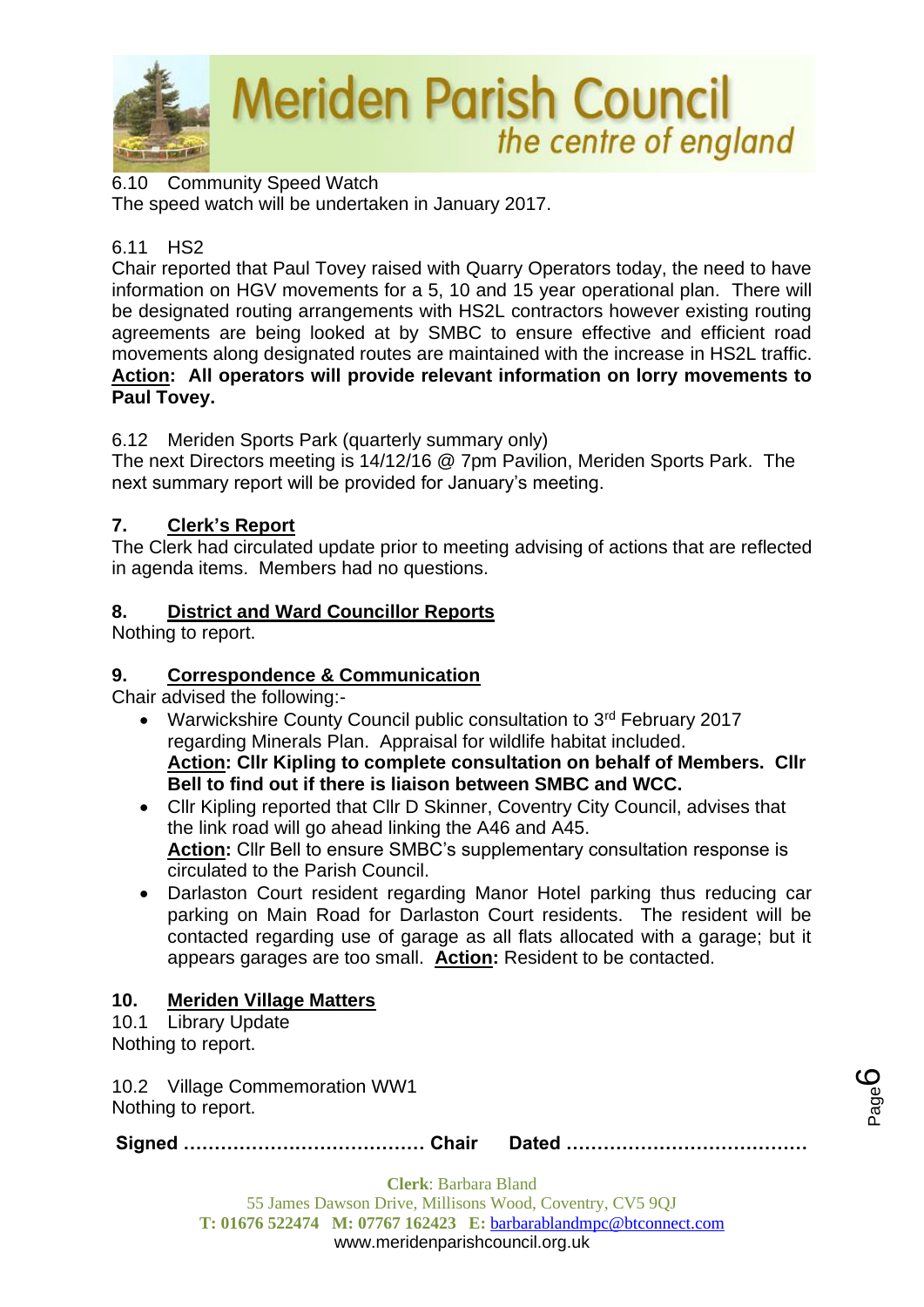

## 10.3 Meriden Gate

Nothing to report. Chair asked what is happening with this. SMBC have not adopted public open space or the housing site. There remain snagging issues with Barretts David Wilson Homes (BDWH) but street cleansing and other services are not being carried out. Cllr Bell stated that there is a clause in the agreement for a bond to be held by SMBC which would be paid upon completion.

**Action:** A meeting to be arranged with BDWH/SMBC/MPC.

### 10.4 Taylor Wimpey (Transfer of Allotments/freehold land)

Nothing to report. Clerk reported she would chase up legal team regarding land and transfer of allotments.

**Action:** Clerk to contact Taylor Wimpey.

### 10.5 Highways

10.5(i) HGV weight restriction to 40 tonnes on rural highways

Chair reported a conversation with Paul Tovey regarding restrictions and given the use of the rural highways by farm machinery and public transport it is very unlikely a traffic restriction order could be attained.

### 10.5(ii)Berkswell Road weight and width restriction

Chair reported that a lengthy discussion with Paul Tovey regarding the use of Berkswell Road by HGV and Articulated vehicles and trailers. Mr Tovey was not moved by the experiences of road users when meeting such vehicles head on; or the breaking up of highway surface, trashing of verges and the continual rutting of the Pool verges where vehicles are turning from Main Road onto Berkswell Road. It was pointed out that planning have a responsibility to seek information from highways colleagues regarding access when there is a planning application for commercial premises; unfortunately this is taken account of but as there is no restriction due to public transport and farm machinery using the highway then there can be no restriction placed upon it. It would also be unenforceable to implement a routing agreement such as quarry operators have, and be the goodwill of local businesses to comply.

**Action: This to be considered as part of neighbourhood planning task and finish group specific to use of rural highways.**

10.6 Land Registry & Ownership

Cllr Lynch-Smith reported that the home owner of a property on Fillongley Road had enclosed a piece of land acquired from SCH for the purpose of garden extension. It was considered this land to be acquired on the basis that it would not be enclosed by fencing.

Action: Clerk to advise SMBC planning.

10.7 Solihull Neighbourhoods in Bloom 2017

**Signed ………………………………… Chair Dated …………………………………**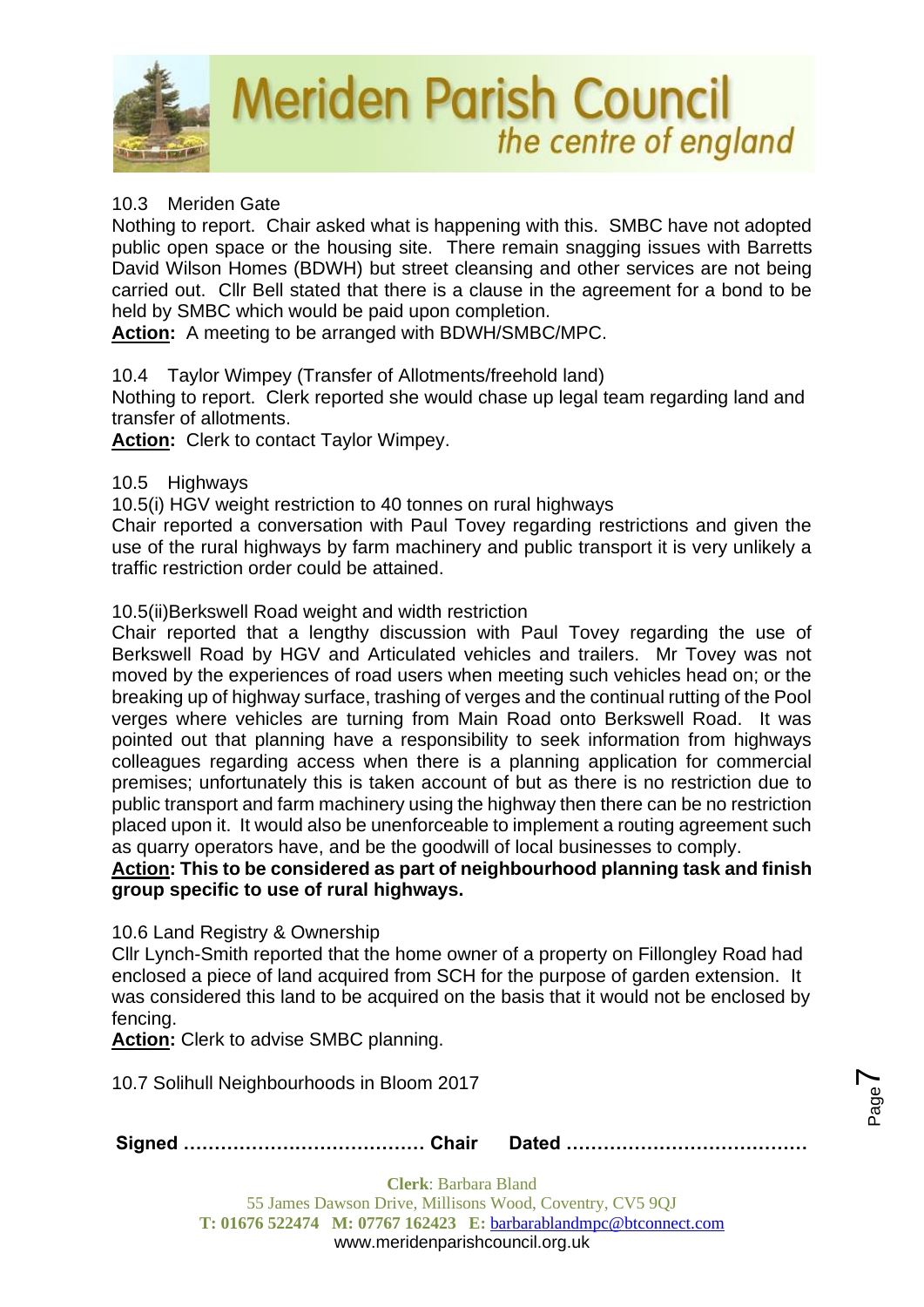

The clerk advised planning for 2017 Bloom will commence in the New Year. Volunteers are needed.

**Action**: **The clerk to arrange meeting.**

10.8 Litter Nothing to report.

10.9 Mobile Mast Update Nothing to report.

10.10 Local Council Award Scheme Nothing to report.

10.11(i) 82 Bus Route & Failure of Service Cllr Weaver read the following reply to Cllr Nunn:- **Action: Cllr Nunn to continue to pursue TfWM for service improvements.**

10.11ii89 Replacement Service for Taxi-Bus

Please refer to item 2 and TfWM Pete Bond's overview.

**Action**: **The Parish Council awaits a formal response from TfWM regarding outcome of ongoing consultation, impact assessment, roaming zone timetabling amendments, ring & ride requests, and equalities challenge.**

10.12 Street Association Project Nothing to report.

10.13 Solihull Constituency Boundary Commission Changes Chair advised that she submitted comments on behalf of the Parish Council but was unable to print off a copy given the online process, however acknowledgement of

submission has been received.

## **Action: Remove item from January's agenda.**

### **11. Solihull Partnership Forum**

Nothing to report. Meetings are scheduled for twice a year.

### **12. Planning Matters**

12.1(i) Neighbourhood Planning Update

Cllr M Lee reported that the NP is at the stage of applying for more funding; also work has begun on the business survey template for local business community to participate in the NP process.

**Signed ………………………………… Chair Dated …………………………………**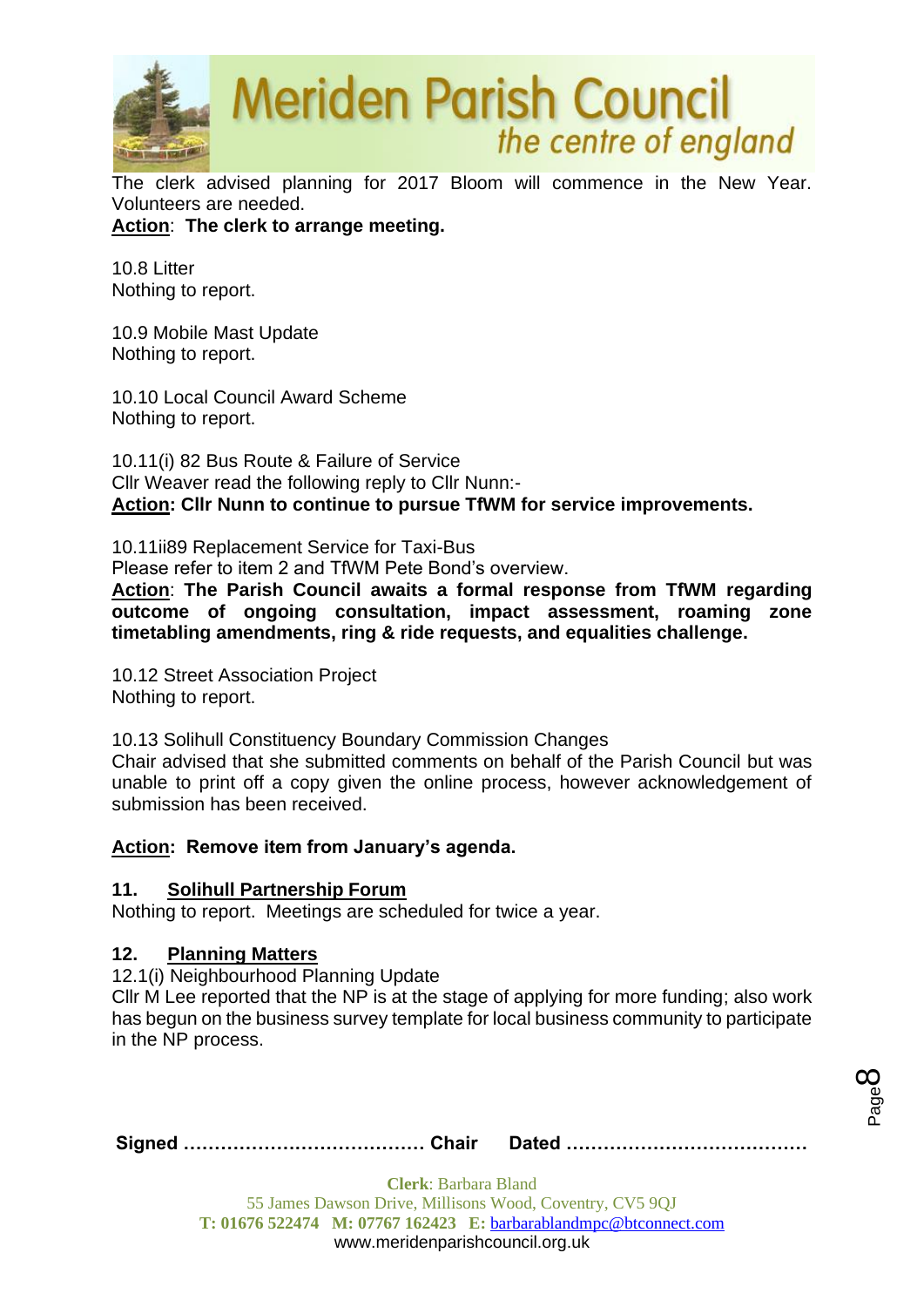

### **Action**: **Cllrs M Lee, P Lee and Weaver will start working on the business survey template content from information received from Stratford DC and Planning Consultant.**

### 12.1(ii) Neighbourhoods Community Action Plan

Chair advised Members that she and the Clerk had met with Bruce Brant and it was unlikely that the evidence based data and report would be completed by  $31^{st}$ December for Cabinet in February. It was considered more effective to take time to complete the work fully rather than rush and have only half the evidence required in the time allowed. Therefore a request for an extension to end March 2017 was made. This work ties in with the questionnaire that Cllr Nunn and the Clerk were putting together for the shop owners. Photographic evidence is also required and this is being compiled.

#### **Action: Cllrs Weaver, Nunn and the clerk to work with SMBC to compile evidence based data and report meeting deadline of 1st March 2017.**

### 12.2 Solihull Local Plan Review & Meriden Sites

Chair advised that Cabinet approved the draft Local Plan Review on 10<sup>th</sup> November. The public consultation commences  $5<sup>th</sup>$  December 2016 until 30<sup>th</sup> January 2017. A total of 245 sites were included in the "call for sites" with 38 chosen; 12 sites were identified in Meriden. Residents attended a public drop in session for the opportunity of putting a pin in their preferred option. This provided the straw poll that influenced SMBC's decision of Meriden sites. 18 sites are featured in the draft LPR consultation document with only one site identified for Meriden. The Meriden site was previously identified in the Parish Plan and Visual Design Statement and is known as Site 10 which includes land occupied by the old garage, caravan storage and land north of The Firs. A further drop in session was arranged for Saturday 10<sup>th</sup> December with 7 residents attending who discussed the draft plan consultation with positive feedback including suitable site; need for housing for older people; suitable properties to purchase for downsizing freeing up large family homes.

### **Action**: **Cllrs Weaver and M Lee will continue to monitor progress and host a further "open door" event for residents on Sunday 15th January 2017 between 12 noon – 2pm at the Pavilion, Meriden Sports Park.**

Cllr M Lee advised she and Cllr P Lee attended (as Observers) the public meeting, for residents regarding the call for Meriden sites at the Heart of England Club on 7<sup>th</sup> December; also attending were all 3 Ward Councillors. There were 70/80 residents in attendance. Cllr Bell reported a lack of understanding. Main concerns raised regarding school places, traffic, transport, infrastructure and HS2.

The consultation ends on 30<sup>th</sup> January and the consultation questions to be printed for the Council Development Day where Members can work through the consultation and conclude the submission to meet deadline.

|--|--|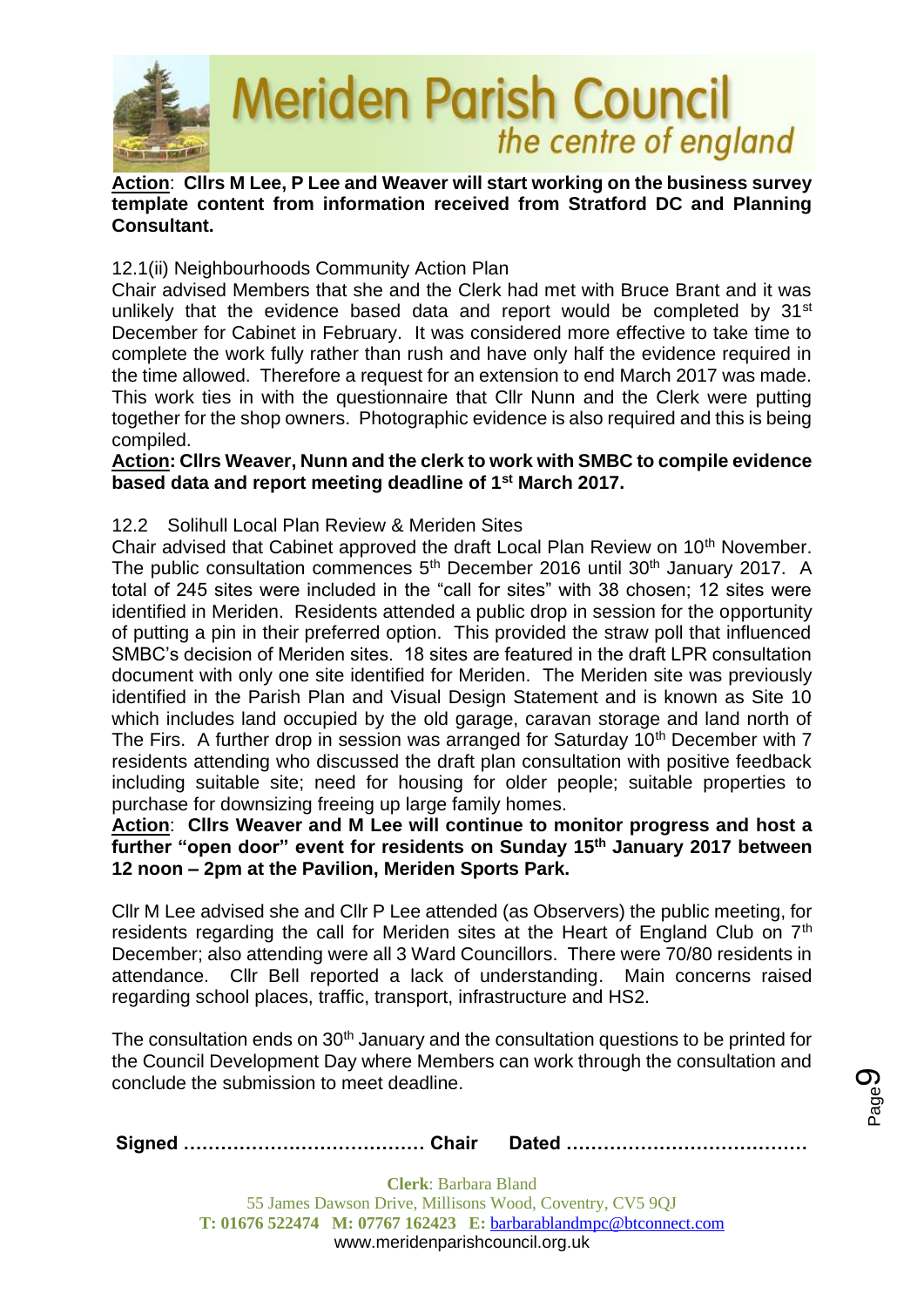

**Action:** The clerk to print off questions; Cllr Weaver will begin pulling together responses.

12.3 Planning Application Status Updates

## **PLANNING DECEMBER 2016**

There was no update available.

Cllr Kipling advised concerns over Morrison Homes planning application had already been addressed under item 2. Dean Biddle is checking the TPO's on recent tree applications. Several extensions to existing homes on Main Road are referred to Neighbour notifications. The Woodlands extension is massive and exceeds footprint however there is nothing to object to.

**Action**: Planning Committee to process applications using SMBC planning portal and update Members accordingly. Cllr Barber is requested to update template for January meeting. All summaries advised to clerk.

12.4 Update of Old Garage & Caravan Storage Site, Birmingham Road This item to be removed for January as concluded.

12.5 Land for Burial – Cllr Lynch-Smith

This item to be removed for January and revisited at a future date.

12.6 Copse & Bridleway

This item to be removed for January as concluded.

12.7 Community Asset/Right to Bid

Cllr P Lee requested another 10/12 priority sites be identified and sent to Avon Planning.

### **Action**: **Clerk to organise.**

12.8 Enforcement Notice Register

Chair stated that notices are on a 4 year cycle and all Parish enforcement notices should be circulated to the Parish Council to sites may be identified and Members can keep on top of the register.

**Action: Cllr Bell to request notices be sent by Dean Biddle, Enforcement Officer to the Parish Council; only notices within Parish boundary.**

### **13. Parish Council Development Day**

The next Development Day is arranged for Saturday 28<sup>th</sup> January 2017.

### **14. New Website**

**Signed ………………………………… Chair Dated …………………………………**